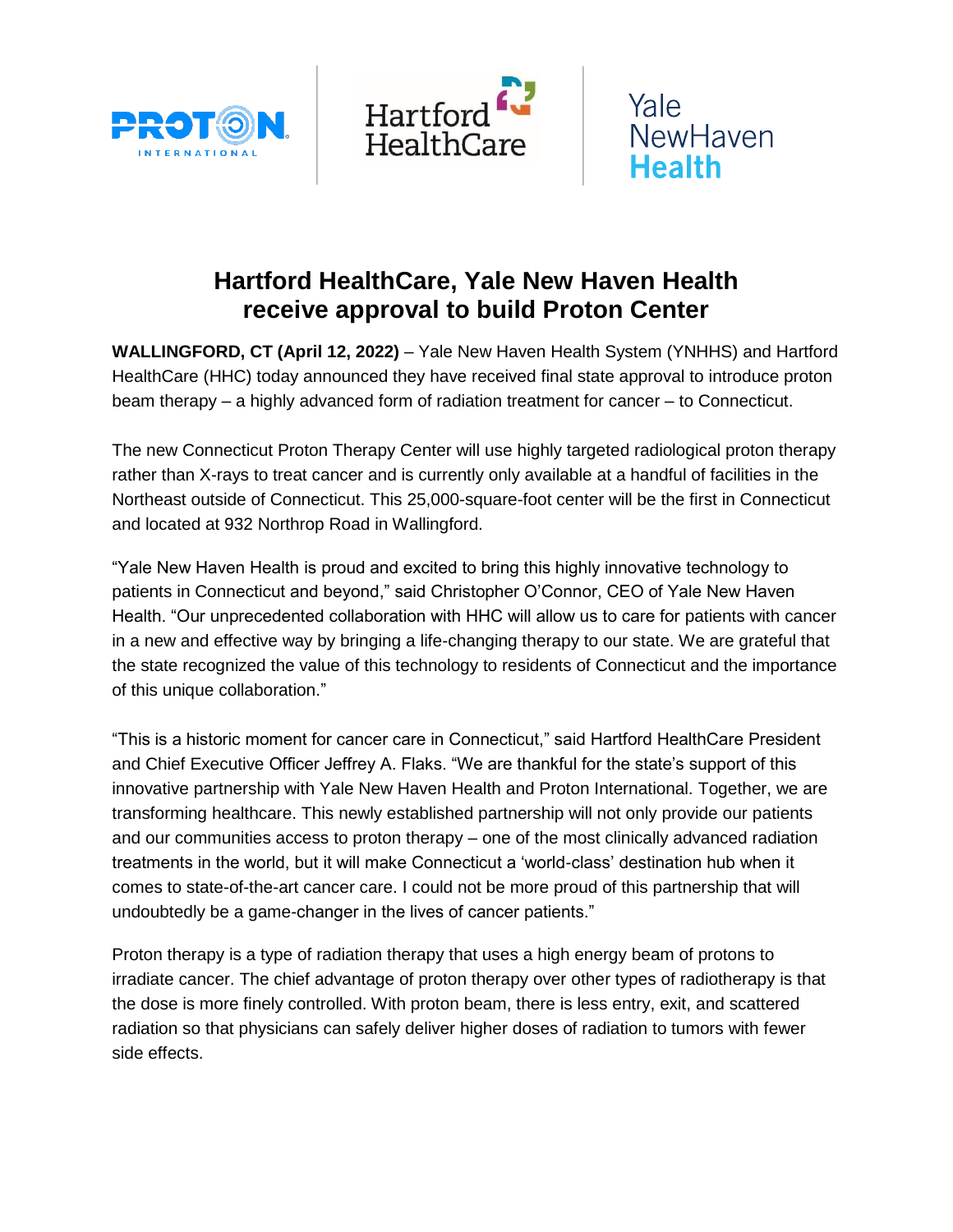Proton International (PI) is the project manager and operator for the proposed proton facility. Their role will be to assist with technology selection, financing, and construction, as well as management and operation of the facility.

"Proton International is dedicated to creating access for patients to this important technology," said Chris Chandler, CEO of Proton International. "Our ability to work with Yale New Haven Health and Hartford HealthCare assures the citizens of Connecticut will have access to a very high-quality cancer treatment program closer to home."

Proton therapy is appropriate for many solid cancer tumors, including tumors of the brain and central nervous system, eye, gastrointestinal tract, head and neck, liver, lung, prostate, spine and breast. It is particularly beneficial for children, as they are more vulnerable to damage to healthy tissue from radiation.

The Wallingford center, which is projected to open in 2025, will include the latest technology and equipment; treatment room; control room; exam rooms and clinical space. Employees will include physicians and clinical staff from YNHHS and HHC, as well as additional new staff.

*With 33,000 colleagues, Hartford HealthCare's (HHC) unified culture enhances access, affordability, equity and expertise. Its care-delivery system — with more than 400 locations serving 185 towns and cities — includes two tertiary-level teaching hospitals, an acute-care community teaching hospital, an acute-care hospital and trauma center, three community hospitals, a behavioral health network, a multispecialty physician group, a clinical care organization, a regional home care system, an array of senior care services, a mobile neighborhood health program and a comprehensive physical therapy and rehabilitation network. On average, Hartford HealthCare touches more than 17,000 lives every single day. The unique, system-wide Institute Model offers a unified high standard of care in crucial specialties at hospital and ambulatory sites across Connecticut offering unparalleled expertise at the most affordable cost. The institutes include: Cancer, Heart and Vascular, Ayer Neuroscience, Orthopedics and Tallwood Urology. Visit Hartford HealthCare a[t www.HartfordHealthCare.org](http://www.hartfordhealthcare.org/) and stay connected through [newsletters and](https://hartfordhealthcare.org/media#newsletters)  [social media.](https://hartfordhealthcare.org/media#newsletters)*

*Yale New Haven Health (YNHHS), the largest and most comprehensive healthcare system in Connecticut, is recognized for advanced clinical care, quality, service, cost effectiveness and commitment to improving the health status of the communities it serves. YNHHS includes five hospitals – Bridgeport, Greenwich, Lawrence + Memorial, Westerly and Yale New Haven hospitals, several specialty networks and Northeast Medical Group, a non-profit medical foundation with several hundred community-based and hospital-employed physicians. YNHHS is affiliated with Yale University and YSM's clinical physician practice, Yale Medicine, which is the largest academic multispecialty practice in New England. YNHHS and Yale partner on clinical care, education and research, bringing the latest discoveries, technology and therapies to patients[. www.ynhhs.org](http://www.ynhhs.org/)*

*Proton International, [www.protonintl.com](http://www.protonintl.com/) has an experienced team dedicated to bringing proton therapy to patients. The company works with hospitals and physician groups to develop one- and two-room proton therapy facilities on a turnkey basis. The PI team has developed and operated multiple centers and is currently active on several projects. Proton International completed proton centers at William Beaumont Hospital in Royal Oak, Michigan University Medical Center in Groningen, The Netherlands, University of Alabama Birmingham, and Delray Beach, Florida; where the centers are currently treating patients. The company has several additional centers under design and construction. PI's business model ensures that projects are completed on time, on budget, and within the scope and needs of the institution. Services include business planning, organizational structure, financing, building design and construction, installation and commissioning, equipment, staff training and more.*